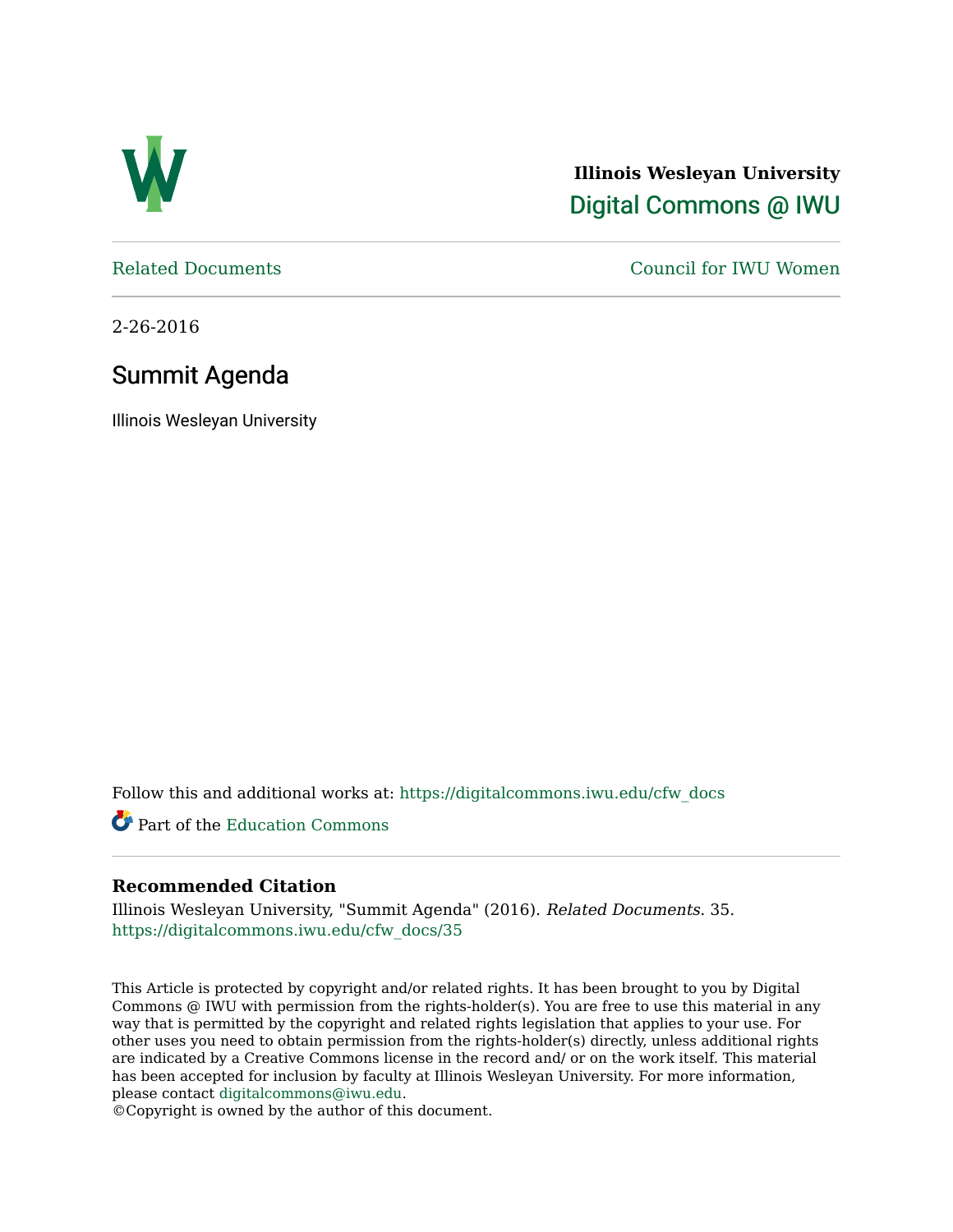

COUNCIL 2016

# Friday, February 26th

| $11:45$ am          | <b>Kickoff Luncheon</b><br>Keynote Speaker: Karen Zander '70, RN, MS, CMAC, FAAN, President and CEO, The<br>Center for Case Management "Find Your Strength" | Young Main Lounge                                                                                                                                                   |  |
|---------------------|-------------------------------------------------------------------------------------------------------------------------------------------------------------|---------------------------------------------------------------------------------------------------------------------------------------------------------------------|--|
| $1:00$ pm<br>Center | <b>Practice Interviews with Council Alumnae</b>                                                                                                             | <b>Hart Career</b>                                                                                                                                                  |  |
|                     | Graves '79, Elly Jones '91, Molly Rollings '99, Karen Zander '70                                                                                            | (Students must pre-register on Titan CareerLink: myinterfase.com/iwu/student)<br>Council interviewers include: Claudia Brogan '77, Debra Burt-Frazier '75, Marilynn |  |
| $3:15 - 4:30$ pm    | <b>Career Connections Meet &amp; Greet</b><br>Career networking event with 30+ Council for IWU Women members from a wide variety                            | Hansen Student Center                                                                                                                                               |  |
| of career fields    |                                                                                                                                                             |                                                                                                                                                                     |  |

6:00-8:00pm **SHE SPEAKS powered by PechaKucha**-IWU alumnae, students, faculty and staff and their stories. Doors open at 5:45. Emceed by Molly Rollings '99 Hansen Student Center

### Saturday, February 27th

| 9 am          | Check-in and breakfast                                                                                                                                                                                                      | CNS Atrium & 102 Beckman Auditorium |  |  |
|---------------|-----------------------------------------------------------------------------------------------------------------------------------------------------------------------------------------------------------------------------|-------------------------------------|--|--|
| 9:30.         | Let's Talk at The Table: A 'speed date' opportunity to connect students and                                                                                                                                                 |                                     |  |  |
| councilwomen. | Ade Olayinka '11 and Jess Olsen '08                                                                                                                                                                                         | CNS Atrium & 102 Beckman Auditorium |  |  |
| 10:45 am      | Break-out Sessions (Choose one):                                                                                                                                                                                            |                                     |  |  |
|               | Panel 1: Career Transitions: It's Okay to Jump Ship CNS 101 Anderson Auditorium<br>Claudia Brogan '77, Katy Drechsel '95, Jennifer Jones '94,<br>Panel 2: "The Multi-Passionate Woman: Navigating your passions and career" |                                     |  |  |
|               |                                                                                                                                                                                                                             |                                     |  |  |
|               | CNS 102 Beckman Auditorium Kayla Kindred '08, Debra Burt-Frazier '75, Elly Jones '91                                                                                                                                        |                                     |  |  |
| 12:00 pm      | <b>Scholarship Award Luncheon</b>                                                                                                                                                                                           | Young Main Lounge                   |  |  |
|               | Scholarship Award Presentation-Jen Hoffenkamp '08                                                                                                                                                                           |                                     |  |  |
| $1:30$ pm     | Break-out Sessions (Choose one):                                                                                                                                                                                            |                                     |  |  |
|               | <b>Session 1: Real World Problem Solving</b>                                                                                                                                                                                | State Farm Hall 201                 |  |  |
|               | This session will provide students and alumnae the opportunity to learn from each other                                                                                                                                     |                                     |  |  |
|               | as they approach a real world problem and brainstorm ideas and solutions. Students and alumnae will                                                                                                                         |                                     |  |  |
|               | also share effective tools for organizing and communicating those solutions. This session will cover                                                                                                                        |                                     |  |  |
|               | different case studies relating to various fields of study - all are encouraged to attend! Linda Stone '85,                                                                                                                 |                                     |  |  |
|               | Marilynn Graves '79, Kelly Fuller '06, Carole Liske '77                                                                                                                                                                     |                                     |  |  |